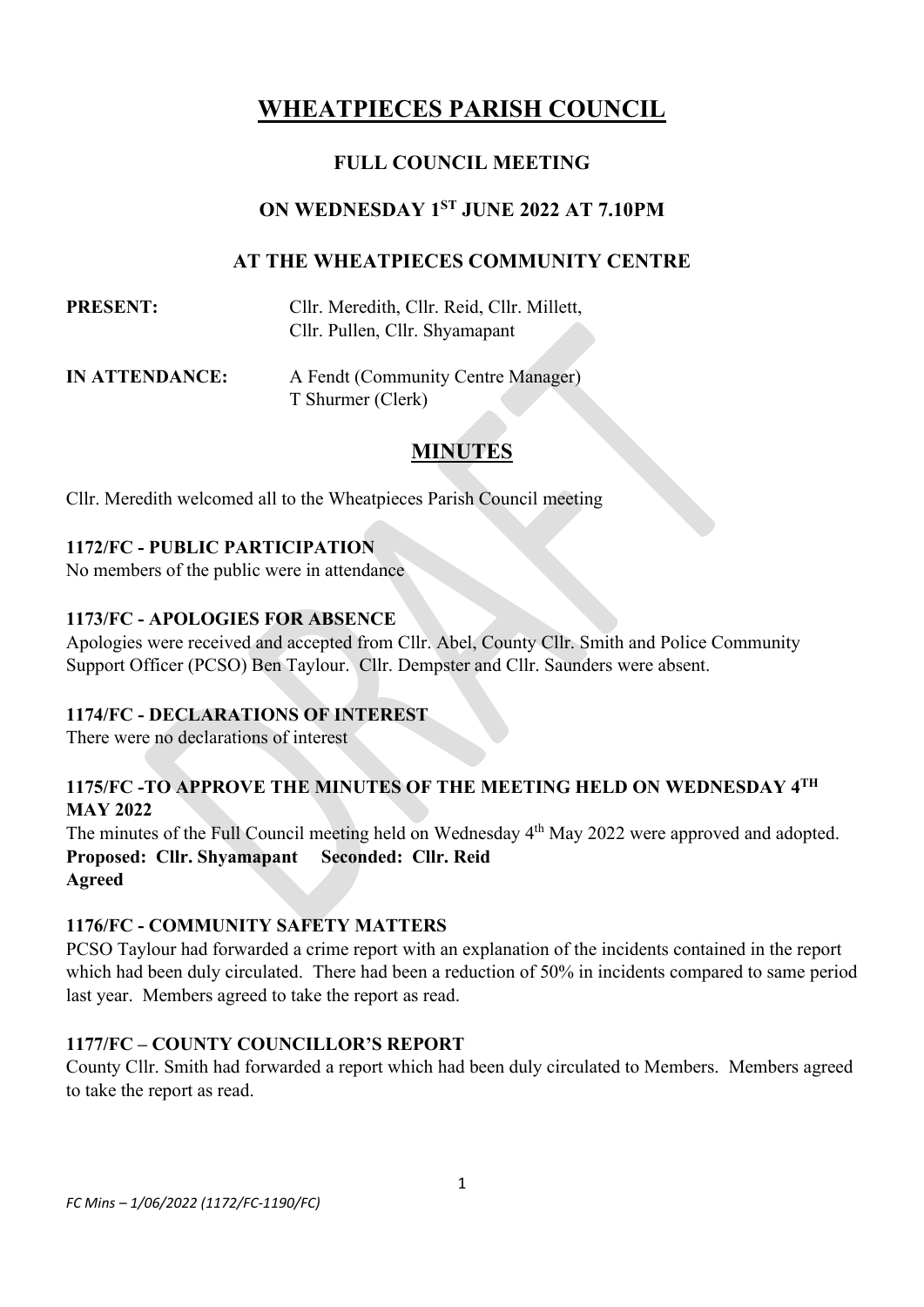# **1178/FC - BOROUGH COUNCILLOR'S REPORT**

Borough Cllr. Reid had forwarded a report which had been duly circulated to Members. Members agreed to take the report as read. Cllr. Reid advised Members that the final recommendations to the Parish Boundary review are still under consideration at Tewkesbury Borough Council (TBC).

Cllr. Meredith expressed a thank you to Cllr. Reid, on behalf of the Parish Council, for the work she had carried out on the internal roundabout at the junction of Monterey Road, Cypress Road and Thatcham Road.

### **1179/FC - COMMUNITY CENTRE**

- ➢ The Community Centre Manager had forwarded a report on the Community Centre as follows:
	- Members were advised that the Community Centre Manager will seek to purchase x30 chairs for the new hall in the extension using the profit that the Community Centre is currently making.
	- S K Heating and Cooling Ltd will commence work shortly to install the heating units as part of the decarbonisation of the existing building.
	- The Community Centre Manager is receiving a lot of hiring enquiries and bookings at the Centre have increased
- ➢ The financial report on the Community Centre for April 2022 had been circulated to all. The surplus for April 2022 is £3,054.11 against a budgeted deficit of £1,543.80. The income for April 2022 is £7,114.25 and the expenditure for April 2022 is £4,060.14.

### **1180/FC – FINANCIAL MATTERS**

- a) Members were advised that Cllr. Dempster had carried out an internal check on the accounts for 2021-2022. There were a few instances where invoices had only been initialled by one Member but otherwise all was in order. Cllr. Meredith expressed a thank you, on behalf of the Parish Council, to Cllr. Dempster for carrying out the internal check of the Parish Council accounts for 2021-2022
- b) Cllr. Dempster had advised the Clerk that he was happy to continue as the Internal Checker of the accounts for a further twelve months. Members agreed **Proposed: Cllr. Reid Seconded: Cllr. Pullen Agreed**
- c) The Internal Audit report had recently been carried out by Iain Selkirk FCA, Appointed Independent Internal Auditor, and had been circulated to Members for perusal. The Internal Auditor reported the following:

*'I have examined the books and records of the Council as at 31st March 2022 and I can confirm that the attached (Receipts and Payments) statements are in accordance therewith. In my opinion, the systems of internal controls are adequate for the purpose intended and there are no matters to be brought to your attention'*.

A discussion followed on the Petty Cash payments for the Community Centre and the Clerk will raise the query with the Accountant.

The Chairman expressed a thank you, on behalf of the Parish Council, to both the Clerk/Responsible Finance Officer and the Accountant for their combined work on the Parish Council accounts for the year ended 31st March 2022.

### **Action: Clerk to raise the Petty Cash query with the Accountant**

d) Members were advised of the dates for the Notice of the Period for the Exercise of Public Rights on the accounts for the year ending  $31<sup>st</sup>$  March 2022 as follows: commencing on Monday 20<sup>th</sup> June 2022 and ending on Friday 29<sup>th</sup> July 2022.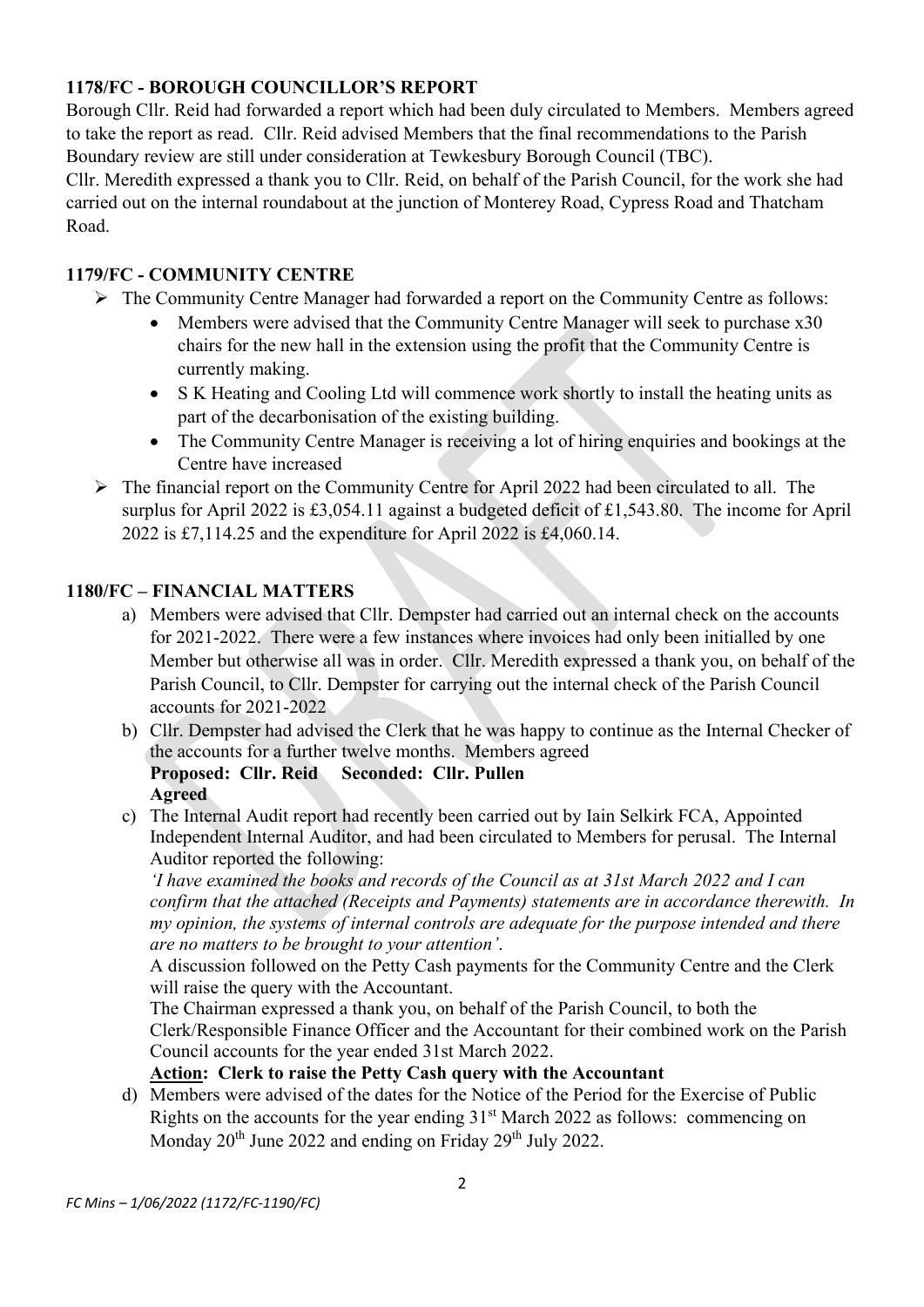- e) The Annual Governance Statement for 2021/2022 was agreed and approved. **Proposed: Cllr. Reid Seconded: Cllr. Shyamapant Agreed** f) The Accounting Statements for 2021/2022 were agreed and approved **Proposed: Cllr. Meredith Seconded: Cllr. Reid Agreed**
- g) Members approved the increase in the monthly standing order to the Accountant to £165.00 for the work carried out on the Community Centre accounts. **Proposed: Cllr. Meredith Seconded: Cllr. Reid Agreed Action: Clerk to advise the Bank to increase the standing order to the Accountant**
- **h)** Members approved the renewal of the annual domain registration for wheatpieces community centre.com to Aubergine 262 Ltd at a cost of £35.00 + VAT **Proposed: Cllr. Meredith Seconded: Cllr. Reid Agreed**
- **i)** Members approved the purchase of a new laptop and printer for the Clerk's office **Proposed: Cllr. Meredith Seconded: Cllr Reid Agreed**
	- **Action: Clerk to source and purchase new laptop and printer for the Clerk's office**
- j) The schedule of invoices paid on the 1<sup>st</sup> June 2022 were approved as follows: Cheques from Lloyds main Parish Council account = **£1,867.98** Standing Orders and Direct Debits from main Parish Council account = **£1,199.59** Paid by the Business Debit Card on the Lloyds main Parish Council account = **£181.00** Cheques from TSB Sportsfield account = **£440.00** Cheques from the Barclays Community Centre account = **£896.00 Proposed: Cllr. Shyamapant Seconded: Cllr. Millett Agreed** k) The schedule of reimbursements paid on the 1st June 2022 was approved as follows
- Cheques from Lloyds main Parish Council account = **£7.65 Proposed: Cllr. Shyamapant Seconded: Cllr. Millett Agreed**

# **1181/FC - PLANNING APPLICATIONS**

- $\triangleright$  No planning applications had been received for consideration
- ➢ Members considered proposals in relation to register new street names at the development on land south of Nightingale Way as part of the street naming consultation being carried out by Cheltenham Borough Council (CBC). The submitted names put forward are Meadow, Celandine and Park followed by Road, Close, Fields, Street etc. Members had no objections to the submitted names. **Action: Clerk to advise CBC accordingly**

# **1182/FC – CONSULTATION FROM TEWKESBURY BOROUGH COUNCIL (TBC) FOR THE REINTRODUCTION OF A PUBLIC SPACE PROTECTION ORDER FOR DOG CONTROL**

Members considered the consultation from TBC for the reintroduction of a Public Space Protection Order for Dog Control. Following a discussion Members raised no objections to the reintroduction of a Public Space Protection Order for Dog Control.

# **Action: Clerk to advise TBC accordingly**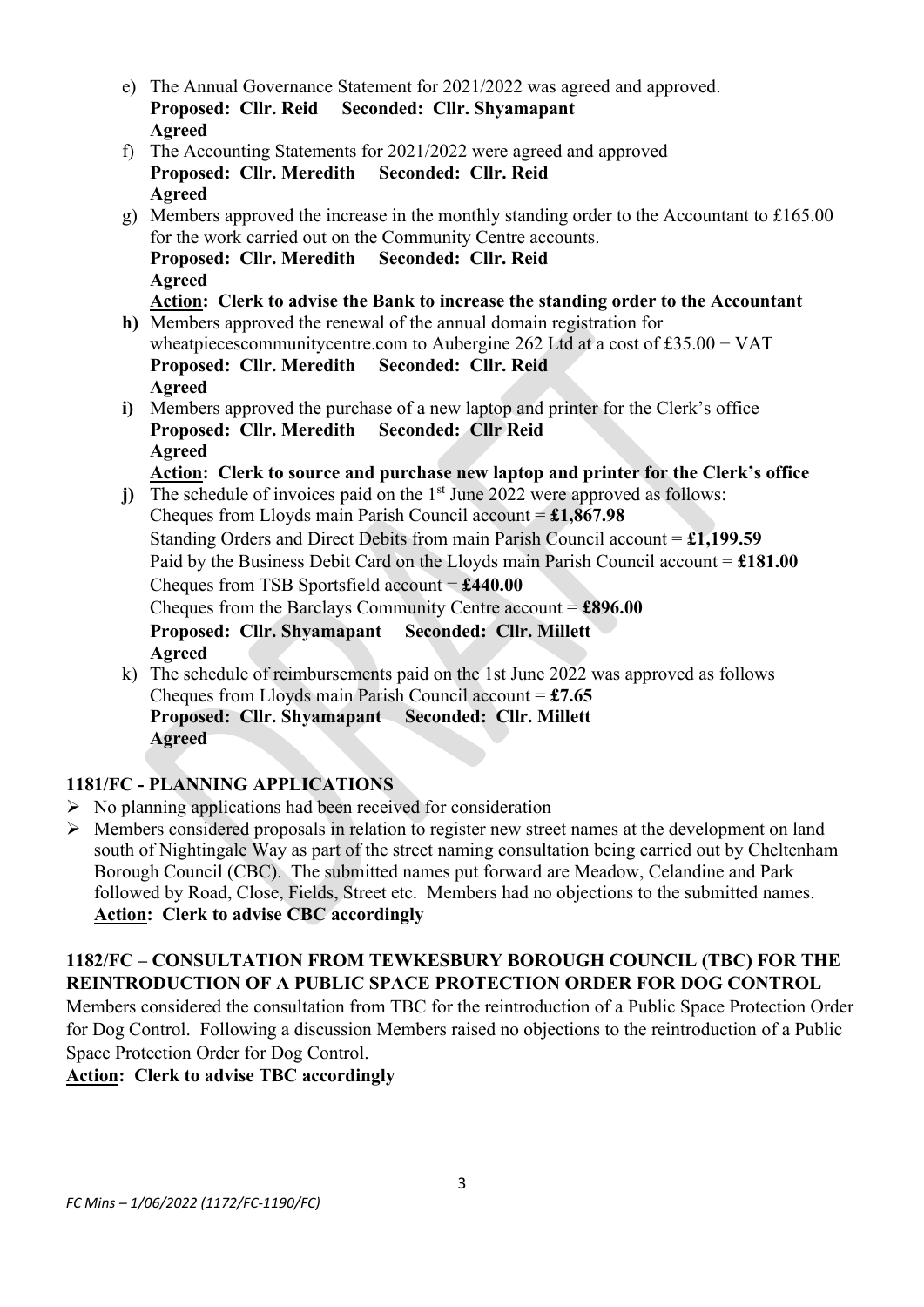# **1183/FC –COMMUNITY INFRASTRUCTURE LEVY (CIL)**

- ➢ As advised at agenda item 1179/FC S K Heating and Cooling Ltd will commence work shortly to install the heating units as part of the decarbonisation of the existing building
- $\triangleright$  Members were advised that tenders are currently being sought for the installation of solar panels. Cllr. Meredith is carrying out the final completion of the form required for planning permission consent which should take approximately eight weeks.

# **1184/FC – POLICIES**

No update was received on the review of the Parish Council policies

# **1185/FC – STANDING ORDERS AND FINANCIAL REGULATIONS**

- ➢ Members considered a review of the Financial Regulations and agreed an amendment to Financial Regulation 2.2 in relation to the term of the Internal Checker to amend it to read *'The term of the Internal Checker to be two years or to extend to further years as considered necessary by agreement'*. **Action: Clerk to amend Financial Regulation 2.2 accordingly**
- ➢ Members were advised Model Standing Order 18 (financial controls and procurement) had been updated to bring it into line with the procurement position post-Brexit and the recently reissued Legal Topic Note (LTN) 87, which contains the current procurement threshold figures. The change is only to model standing order 18 c. & f., however, Members were advised the full standing orders will be updated later this year. Members agreed the amendment to standing order 18c. & f. **Proposed: Cllr. Meredith Seconded: Cllr. Reid**

### **Action: Clerk to amend standing order 18c. & f. accordingly**

- ➢ Members were requested to look at the Terms of Reference for both the Environment and Community Centre Committees and advise the Clerk of any suggested amendments prior to the committee meetings recommencing. This will be considered at the next Full Council meeting scheduled for Wednesday 13<sup>th</sup> July 2022.
- ➢ **Action: Members to look at the Terms of Reference for both the Environment and Community Centre Committees and advise the Clerk of any suggested amendments prior to the next Full Council meeting.**

**Action: Clerk to place on the next Full Council agenda 'To consider a review of the Terms of Reference for the Community Centre and Environment Committees'**

### **1186/FC – CLIMATE & ECOLOGICAL EMERGENCY BILL**

Members were requested to consider the Parish Council signing the open letter asking the Member of Parliament to back the Climate and Ecological Bill. Following a discussion Members agreed for this letter to be signed in the name of the Parish Council. Members were also advised of an open event in relation to this at the Watson Hall scheduled for Friday 17<sup>th</sup> June 2022. Cllr. Millett will forward details of this event.

**Action: Clerk to sign the open letter, on behalf of the Parish Council, asking the Member of Parliament to back the Climate and Ecological Bill.** 

**Agreed**